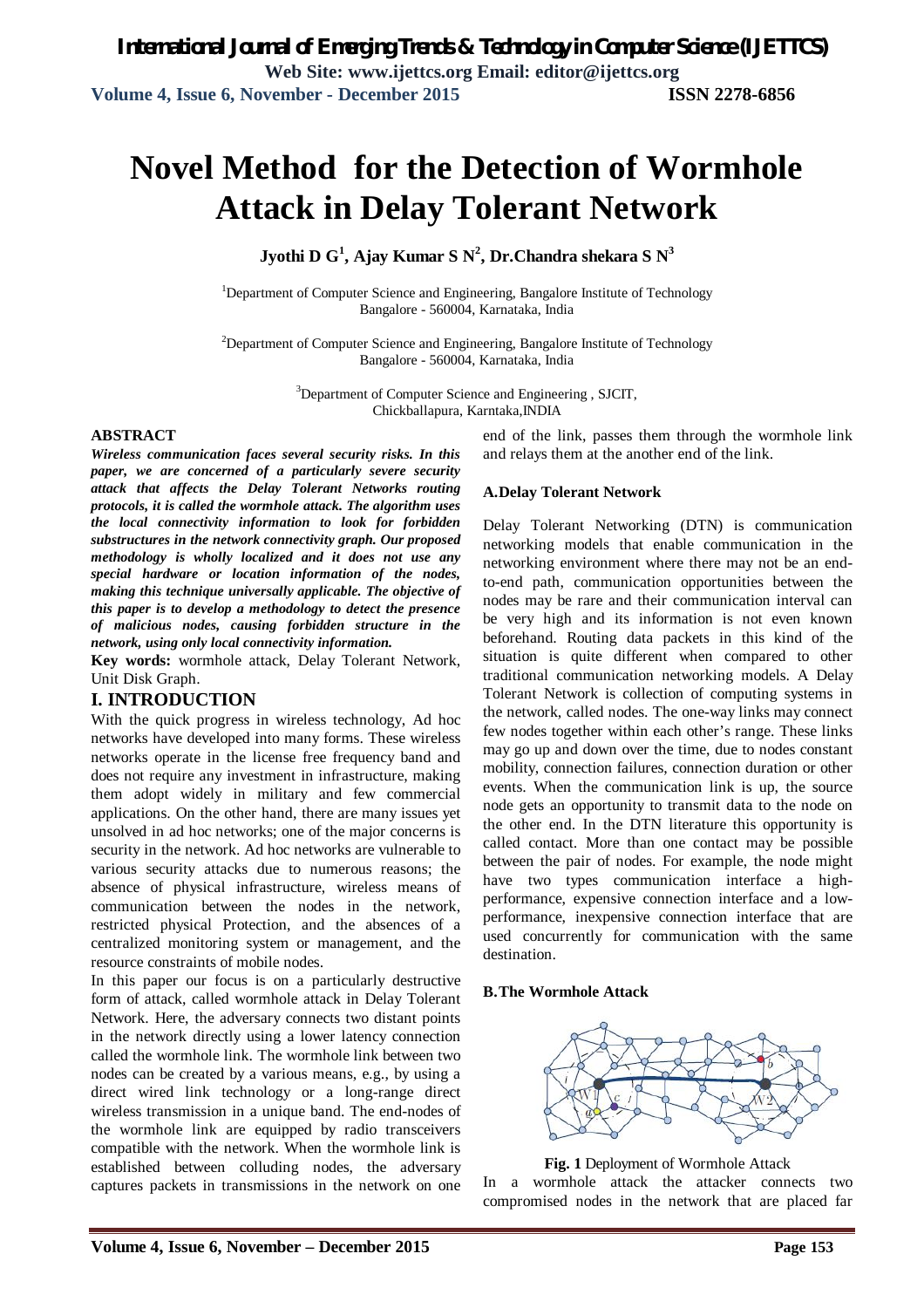away from each other using a low-latency high speed link. Then, one malicious node records in the one end and tunnels data packets to another colluding node which replays them in the other end. Such an action can give impression to the nodes that are within the transmission range of the malicious nodes that they are the neighbors of some other nodes in realty which are actually far away from them. This result, the compromised end nodes of the wormhole link may draw more routes and packets through them. Then they can launch additional attacks. For example, they can carry out selective dropping of data packets; record the data for further analysis of traffic, and so on.

Wormhole Attack Modes: Wormhole attacks can be launched using several different methods

**1) Wormhole through Tunneling:** In this method a compromised node at one part in the network, captures the RREQ (route request) packet. It tunnels it to a second colluding node at a distant location in the network near the destination. The second node then re-broadcasts the RREQ packet. The neighbors around the second colluding node receive the RREQ packets with lesser route length and drop all the legitimate requests that may come afterward on legitimate multi hop routes. The result is that the routes between the source and the destination n o d e go through the two colluding nodes that will be said to have formed a wormhole between them.

**2) Wormhole with High Transmission Power***:* Another technique is the use of high transmission power. In this method, when one malicious node gets a RREQ, it broadcasts the request packet at very high power intensity; a capacity which is does not exist in other nodes in the network. Any node which hears this high intensity broadcast rebroadcasts it towards the destination node. By this mode, the malevolent node increases its possibility to be in the routes established among the source and the destination even without the involvement of a colluding node.

**3) Wormhole by Protocol Manipulation:** A wormhole attack can also be done through protocol Manipulation. During forwarding the RREQ packets, the nodes usually back off for a random duration of time prior to forwarding to decrease MAC layer collisions. A malicious node can construct a wormhole by merely not complying by the protocol and broadcasting by without backing off. The reason is to let the RREQ packet it forwards arrive first at the destination node.

### **C.Opportunistic Network Environment**

Opportunistic Network Simulator (ONE) is specially designed for Delay Tolerant Network (DTN). The main functions of the ONE simulator are the modeling of node movement, inter-node contacts using various interfaces, routing, message handling and application interactions. Result collection and analysis are done through visualization, reports and post-processing tools. The nodes are grouped in node groups and a one group shares a set of common parameters such as message buffer size, radio

range and mobility model. Since different groups can have different configurations. Node movement is implemented by movement models. These are either synthetic models or existing movement traces. Connectivity between the nodes is based on their location, communication range and the bit-rate. The routing function is implemented by routing modules that decide which messages to forward over existing contacts. Finally, the messages themselves are generated either through event generators that generate random traffic between the nodes, or through applications that generate traffic based on application interactions. The messages are always unicast, having a single source and destination host inside the simulation world.

The ONE can be run in two different modes: batch and GUI. The GUI mode is especially useful for testing, debugging and demonstration purposes and the batch mode can be used for running large amount of simulations with different set of parameters. If there is no need for real-time visualization, it is more efficient to run simulations in the batch mode. ONE is able to visualize results of the simulation in two ways: via an interactive Graphical User Interface (GUI) and by generating images from the information gathered during the simulation.

## **II. RELATED WORK AND ITS DRAWBACK**

In **[1]** the authors used the location information from GPS system into the transmitted packets. The receiving node uses the location information to confirm whether there is a wormhole attack. This is also called as the *geographical leash* approach and requires only loosely synchronized clocks. But, this technique suffers when there are circumstances where obstacles prevent communication between two nodes that would otherwise be in the transmission range. The authors also proposed a temporal leash method where a sending node includes the time information in the packet and the receiving node compares the time at which it receives that packet to see if the packet has traveled beyond a threshold based on transmission time. However, this temporal leash approach requires tight clock synchronizations, and thus it is hard to achieve with resource constrained nodes.

In **[2]** proposed the secure tracking of node encounters (SECTOR) scheme to prevent wormhole attacks. In SECTOR the Mutual Authentication with Distance Bounding (MAD) protocol enabled nodes to find their true neighbors by determining their mutual distances when they encounter one another. MAD used bit exchanges between each pair of encountered nodes: one node first sent out one bit, which is considered a challenge, and then another node responded with one bit immediately after receiving the challenge. By measuring the time between sending out a challenge and receiving the response, the first node can compute an upper bound of the distance between these two nodes and then check if this distance violates any physical constraints (e.g., the speed of light). The disadvantage of this method is that it needs special hardware for measuring timing with nanosecond precision.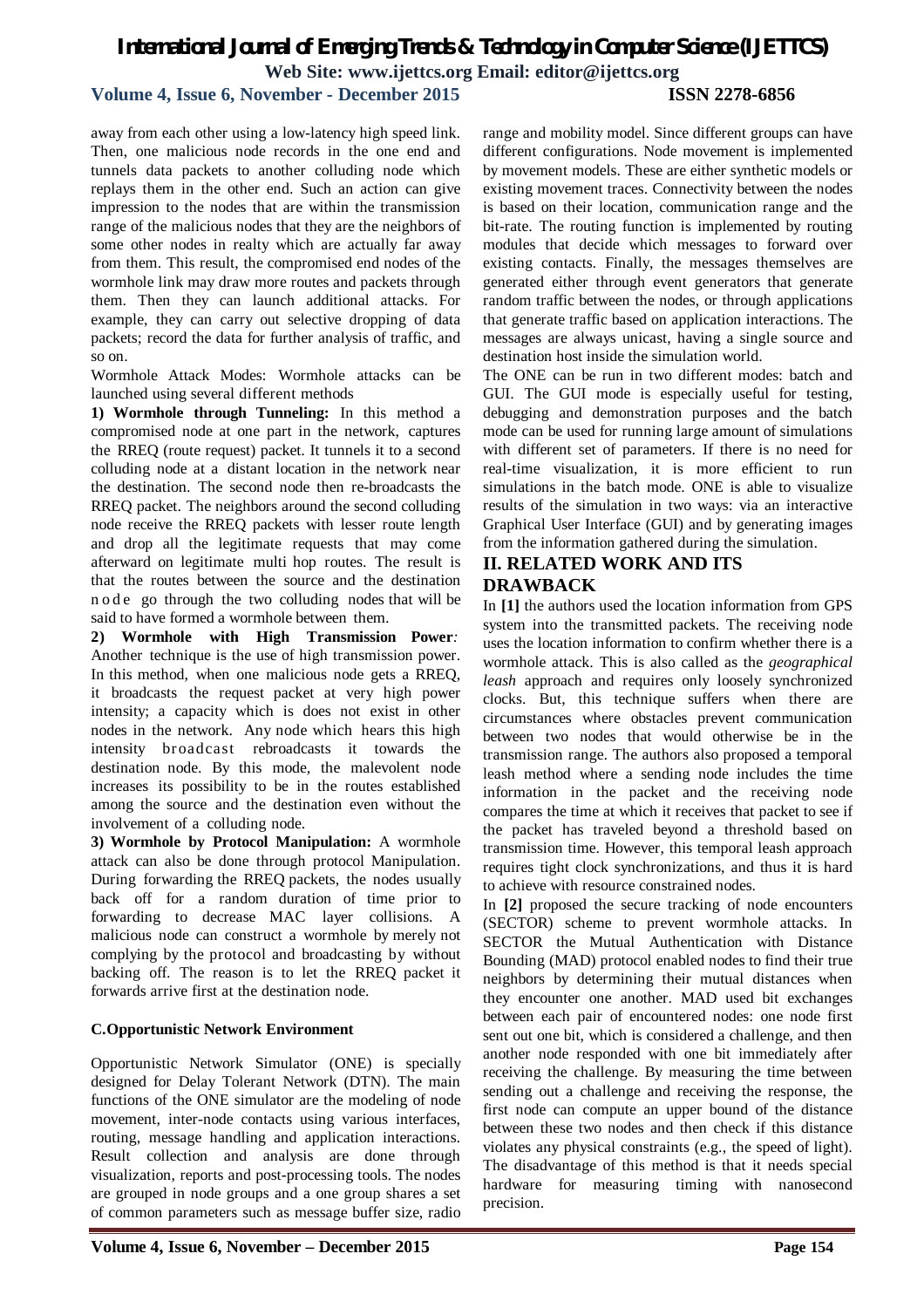In **[3]**, the authors introduced directional antennas into a network and proposed a directional neighbor discovery protocol to prevent wormhole attacks. With directional antennas, the region around a node is divided into zones. Their neighbor discovery method is based on the fact that only nodes that are located in zones, which are in the opposite direction, can be true neighbors in legal networks. Thus, in this method the neighbor discovery protocol only allows nodes that are in certain zones to accept each other as neighbors, and this strategy can avoid accepting most of the fake neighbors masqueraded by the wormhole link.

Even though this method greatly diminishes the threat of wormhole attacks, it requires all nodes to use directional antennas.

In **[4]** connectivity information is used to detect the presence of wormholes. However, the method proposes to detect by changing the range of communication of the nodes. This variation in communication range affects the normal operation of communication.

### **III. PROPOSED METHODOLOGY**

### **A.Unit Disk Graph Model**

In unit disk graphs (UDG) each communicating node is modeled as a 2 dimensional disk of unit radius in the plane, It represents the communication range of the node with an Omni-directional antenna. All the nodes located within the disk are neighbors of the node. UDGs have been used for long time to construct an idealized model of multi-hop wireless networks. If the resulted connectivity graph is not in valid UDG embedding in the plane, then it can be deduce that the wormhole must be present in the network. This non-valid embedding can occur when wormhole attack creates long-distance links (longer than unity) which will not exist in a normal UDG model. On the contrary, if the observed connectivity graph does declare a valid UDG embedding, then *any* algorithm based on connectivity information will produce a negative output 'wormhole attack'. In such a situation, even if the wormhole link is present, it is not distinguishable from a legal link in the embedded UDG model. In the lack of any further information, this UDG embedding has to be taken as the ground truth. This situation may come, when wormhole links are short then unit distance and thus appear no different than a regular link in UDG. There can also be situation like, when the link is very long, but lack of enough node density prevents wormhole detection. The fundamental idea in our detection algorithm is to search for graph substructures that do not permit a unit disk graph embedding, thus which cannot be present in a legal connectivity graph.

### **B.Disk Packing**

Packing argument – Inside a fixed region, it is not possible to pack too many nodes without having edges in between them. Thus the forbidden substructures we look for are those that actually violate this packing argument.

The packing number is denoted by *p(S, r)*, which represents the maximum number of nodes inside a region *S* such that every pair of nodes is strictly more than inter distance *r* away from each other. A disk of radius *R* denoted by  $D_R(u)$ , centered at position *u*. To simplify the notations unit disk is denoted by D. A unit disk can contain at most 5 nodes, whose pair-wise distances between each other are strictly more than 1. Thus *p(D, 1)*  $= 5.$ 



**Fig. 2** One can only pack at most two nodes inside a Lune with inter-distance more than 1.

Given two disks of radius *R* placed at *u, v* with inter distance *r* away, define by Lune the intersection of the two disks,  $L(r, R) = D_R(u) \cap D_R(v)$ . When  $R = r = 1$ , the line segment *uv* divides the Lune into two parts, the upper and lower ones. The two intersections of the two unit circles centered at *u, v* are denoted *p, q* respectively. Denote by *w* the midpoint of segment *uv*.  $|pw| = \sqrt{3}/2 < 1$ . It is not hard to see that inside the upper half of the Lune one cannot place two nodes with their distance strictly larger than 1. Indeed, for any node *x* in the upper half of L,  $|xv| \le 1$ ,  $|xu|$  $\leq 1$ ,  $|xp| \leq 1$ . Thus there can only be two nodes inside *L* with inter distance larger than 1.

### **C.Forbidden Substructure For Wormhole Detection**

The disk packing lemma defines the forbidden substructures for the unit disk graphs. A wormhole connects all nodes in region *A* with all the nodes in region *B*. Thus it results in two independent (i.e., non-neighbor) nodes in region *A*, say, *x, y*, that have three common neighbors *p, q, r* in region *B* that are independent. This creates a forbidden structure, because in any valid UDG embedding of the connectivity graph the three common neighbors must be within the intersection of disks centering *x, y*. given that they are independent, their pair wise distance must be more than 1.

### **D.Steps Of The Wormhole Detection**

1) Each node *u* determines its 2-hop neighbor list,  $N_2(u)$ , and executes the following steps for each non-neighboring node  $v$  in  $N_2(u)$ .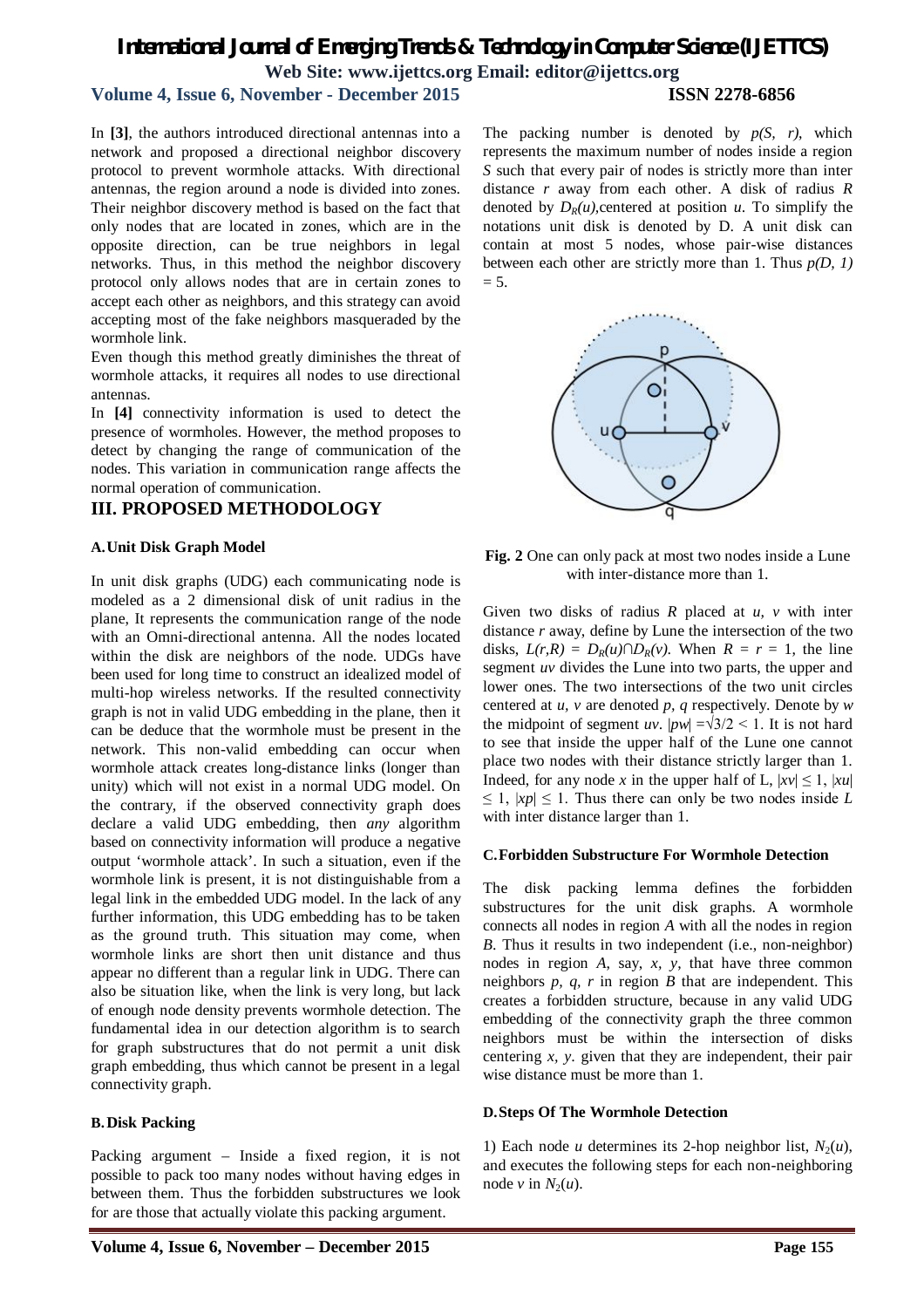2) Node *u* determines the set of common *2*-hop neighbors with *v* from their 2-hop neighbor lists. This is  $C_2(u, v) =$  $N_2(u)$  ∩  $N_2(v)$ . This can be determined by simply exchanging neighbor lists.

3) Node *u* determines the maximal independent set of the sub-graph on vertices  $C_2(u, v)$ 

4) If the maximal independent set size is equal or larger than *3*, node *u* declares the presence of a wormhole.

### **IV. SIMULATION**

The simulation of this experiment has been conducted using Opportunistic Networking Environment (ONE) Simulator, ONE simulator specifically designed for evaluating DTN routing and application protocols. It allows users to create scenarios based upon different synthetic movement models and real-world traces and offers a framework for implementing routing and application protocols. Interactive visualization and postprocessing tools support evaluating experiments and an emulation mode allows the ONE simulator to become part of a real-world DTN test bed. The simulation has been carried out using below mentioned parameters.

| <b>Parameter</b> | Values                      |
|------------------|-----------------------------|
| Simulation Time  | 3000 sec                    |
| World size       | 4500,3400                   |
| Router           | Epidemic router             |
| Buffer size      | 5mb                         |
| Wait time        | 0,120                       |
| Interface        |                             |
| Speed            | 0.5, 1.5                    |
| No of Wormhole   |                             |
| Movement Model   | ShortestPathMapBasedMovemen |
|                  |                             |

#### **A.Network Under Normal Condition**

The below figure is an initial view of the simulation environment when we run the simulation. The circles colored green represent the transmission range of nodes and the nodes itself are represented with labels (colored blue). The thin grey lines in the background represent the paths in the map that we have used for node movement. Each node has a predefined path to be followed during the simulation. Simulation window shows the network behavior under normal condition.



**Fig. 3** Simulation window shows the Network under normal condition.

### **B.Network Under Wormhole Attack**

By using the ONE simulator we are creating wormhole attack environment. Here the nodes A0 and A1 are the wormhole nodes. When there is a Wormhole attack, the neighbors of node A1 will be the neighbors of A0 and vice versa. There will be a link exist between the neighbors of these two wormhole nodes. As we are using the Epidemic routing protocol, all the nodes of the network receive the copy of the packets. The sender node flooding the networks by the packets until the all nodes has the copy of the packet. Here the Data messages pass through the wormhole link.



**Fig. 4** Simulation window showing the Wormhole attack in the Network.

#### *C.***Wormhole Detection Scenario With Result**

The below figure shows the scenario, where the wormhole attack is detected. The console output is also shown in the figure. In this scenario the detection algorithm runs on the two nodes C34 and A1. Which are non-neighbor nodes but the result shows it has 3 common independent neighbors i.e., T104, W86, W85. This cannot happen in normal situation and it violates disk packing lemma so the algorithm detects the wormhole presence in the network.



**Fig. 5** Simulation window showing the Wormhole detection with the result.